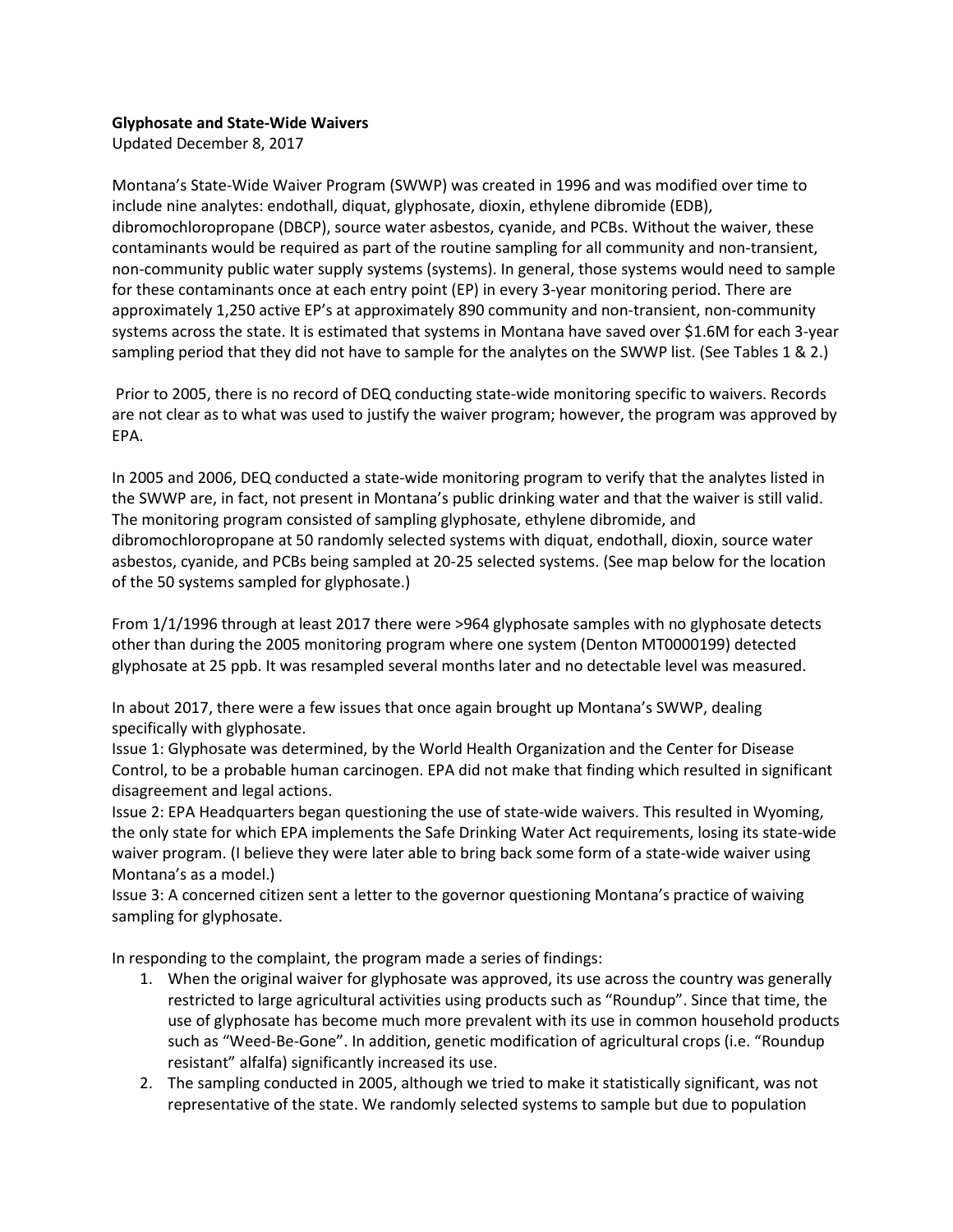centers we were not sampling in areas that may have significant risk due to large scale chemical use. By looking at the attached map you can see where significant portions of the state's agricultural area had very few, if any, samples.

3. We needed more information regarding all the waived contaminants to determine whether the state-wide waiver was justified for both ourselves and for potential EPA questions.

The waiver is only justifiable if we are confident that public health is protected. At the same time, the cost savings are significant. The program considered multiple options for gathering the data required to make an informed decision regarding the future of the SWWP.

We proposed 4 options:

Option A: Allow the waiver to expire and move the contaminates back into routine monitoring. This option is the most protective of public health but was rejected due to cost if occurrence data could show that these contaminants are not found in association with public water supply sources.

Option B: DEQ conducts monitoring of 50 sites across the state for all nine State-Wide Waiver analytes. The estimated laboratory cost is \$65,000.

| <b>Method</b>         | <b>Analytes</b>       | <b>Number of</b><br><b>Samples</b> | <b>Lab Price</b> | <b>Cost Per</b><br><b>Method</b> |
|-----------------------|-----------------------|------------------------------------|------------------|----------------------------------|
| Method 504            | Dibromochloropropane  | 50                                 | \$196            | \$9,800                          |
|                       | Ethylene Dibromide    |                                    |                  | \$0                              |
| Method 547            | Glyphosate            | 50                                 | \$140            | \$7,000                          |
| Method 548            | Endothall             | 50                                 | \$150            | \$7,500                          |
| Method 549            | Diquat                | 50                                 | \$180            | \$9,000                          |
| Method 1612 &<br>1613 | 2,3,7,8-TCDD (Dioxin) | 50                                 | \$250            | \$12,500                         |
| Method 508A           | <b>PCBs</b>           | 50                                 | \$186            | \$9,300                          |
| Method 335            | Cyanide               | 50                                 | \$50             | \$2,500                          |
| Method                | Asbestos (at source)  | 50                                 | \$141            | \$7,050                          |
| Total                 |                       |                                    | \$1,293          | \$64,650                         |

Estimated Costs for Option B: Sample nine analytes at 50 sites.

Option C: DEQ conducts monitoring of **more than** 50 sites across the state for nine State-Wide Waiver analytes to improve coverage. The estimated laboratory cost would be equal to  $\sim$ \$1,300/sample.

Options B and C were rejected as they still didn't improve coverage across the state given the potential distance between sampling locations and site-specific conditions. If either of these options were chosen, the program would need to cover the costs as sample results would apply to all affected systems in the state. The cost to the program was prohibitive.

Option D: Require every community and non-transient, non-community system to sample **one** of their entry points every 9 years. Use the information gathered to determine the SWWP's future.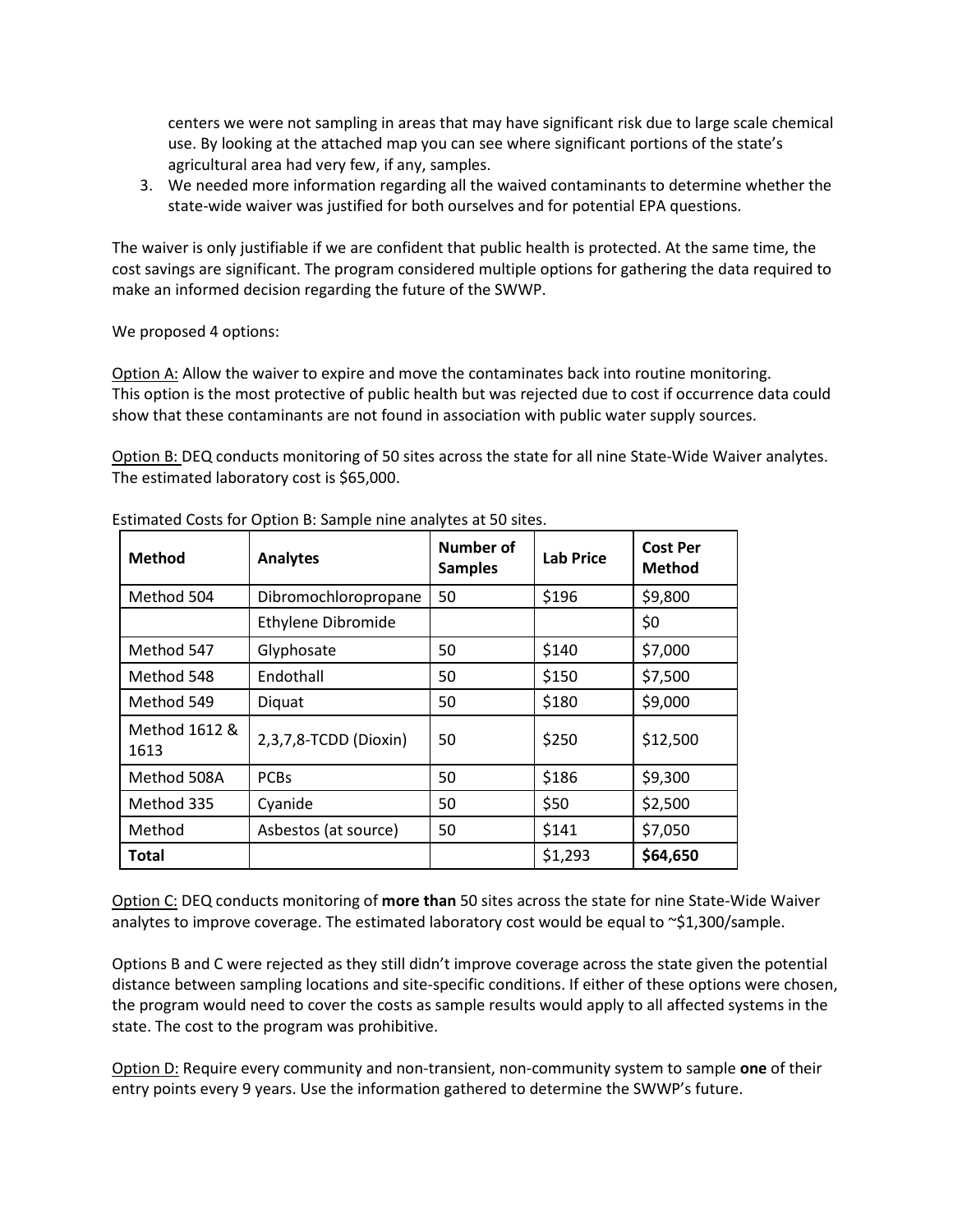The program chose Option D for the following reasons:

- 1. Samples would be more indicative of the risk to human health.
- 2. Costs to justify the waiver would be spread across all those financially benefitting from the waiver.
- 3. We would have enough information to justify the decision for the SWWP one way or the other.

The program worked with our partners over an extended period explaining what we were proposing and why. There was some initial pushback but it seems that most systems have determined that they would rather pay the cost once every nine years as opposed to once every 3 years. The systems began sampling in early 2020 and we have had very few complaints.

| <b>Method</b>         | Analyte                   | <b>Lab Price</b> |
|-----------------------|---------------------------|------------------|
| Method 504            | Dibromochloropropane      | \$196            |
|                       | <b>Ethylene Dibromide</b> |                  |
| Method 547            | Glyphosate                | \$140            |
| Method 548            | Endothall                 | \$150            |
| Method 549            | Diquat                    | \$180            |
| Method 1612 &         |                           |                  |
| 1613                  | 2,3,7,8-TCDD (Dioxin)     | \$250            |
|                       |                           |                  |
| Method 508A           | <b>PCBs</b>               | \$186            |
| Method 335            | Cyanide                   | \$50             |
|                       |                           |                  |
| Method                | Asbestos (at source)      | \$141            |
| Total                 |                           | \$1,293          |
| <b>Rounded Totals</b> |                           | \$1,300          |

Table 1-The laboratory prices for State Wide Waiver Analytes

This price is per sample. Does not include bulk discount, shipping costs, or personnel time. Systems may be able to receive the Asbestos waiver without sampling.

Total number of active entry point (EP) with VOC/SOC schedule is ~1250. Total number of active PWS with VOC/SOC schedule is ~890.

Table 2- Estimated Prices of Monitoring all nine State Wide Waiver Analytes

| <b>Option</b>    | <b>Price Per Sample</b> | <b>Number of Samples</b> | <b>Total Price</b> |
|------------------|-------------------------|--------------------------|--------------------|
| Sample Every EP  | \$1,300                 | 1250                     | \$1,625,000        |
| Sample Every PWS | \$1,300                 | 890                      | \$1,157,000        |
| Sample 50 EP     | \$1,300                 | 50                       | \$65,000           |
| Sample 100 EP    | \$1,300                 | 100                      | \$130,000          |

Only includes lab fees, does not include bulk discount, shipping costs or personnel time.